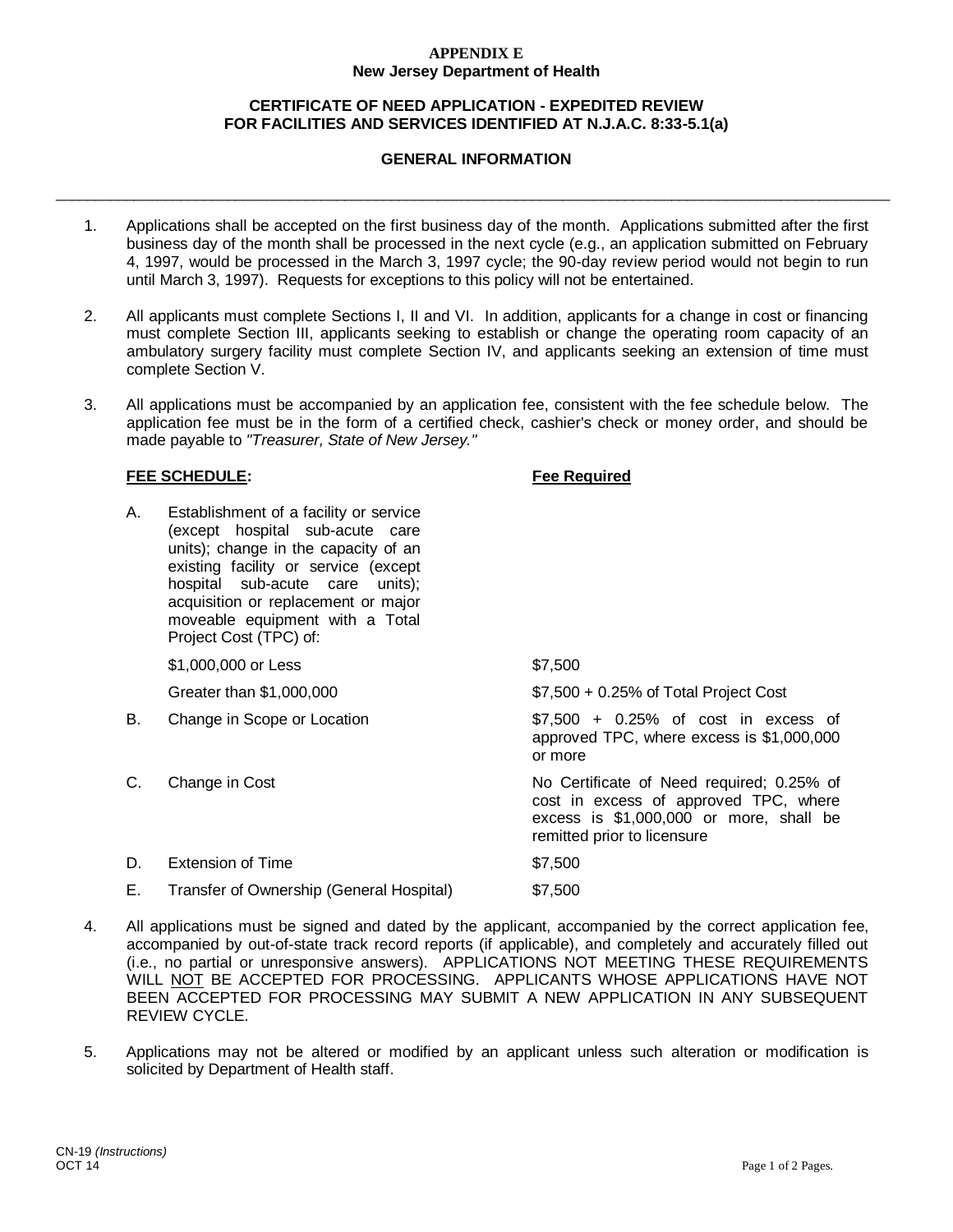### **GENERAL INFORMATION (Continued)**

6. One completed application in electronic media and ten paper copies of the application and supporting documentation, along with the appropriate application fee, should be submitted to:

> Mailing Address: New Jersey Department of Health Office of Certificate of Need and Healthcare Facility Licensure P. O. Box 358 Trenton, NJ 08625-0358

> Overnight Services (DHL, FedEx, UPS): New Jersey Department of Health Office of Certificate of Need and Healthcare Facility Licensure 171 Jersey Street, Building 5, 1st Floor Trenton, NJ 08611-2425

- 7. Regulations governing the expedited review process may be found at N.J.A.C. 8:33-5.1 through 5.4. Applicants requiring additional information or assistance should contact Department staff at (609) 292-5960 or (609) 292-6552.
- 8. If new construction and/or renovations ARE required subsequent to certificate of need approval, architectural plans must be submitted to the Department of Community Affairs, Division of Codes and Standards, Health Care Plan Review, PO Box 815, Trenton, NJ 08625-0815. You may not proceed with any construction or renovations until you have received final construction plans approval.
- 9. If new construction and/or renovations ARE NOT required, a floor plan of the facility must be submitted WITH THE CERTIFICATE OF NEED APPLICATION. This plan shall indicate the dimensions and use of each room, door swing direction, corridor widths, exit locations, and locations of all toilets and sinks. You must also note whether the bathrooms and premises are handicapped accessible, in accordance with the latest ADA requirements. You must also submit documentation that the existing unit complies with applicable fire signaling systems and egress requirements and note locations of pull stations, emergency fixtures, and fire extinguisher locations on the plan.
- 10. For all applications to relocate nursing home beds from one county to another, you must complete Section V "Long Term Care Bed Relocation" questions.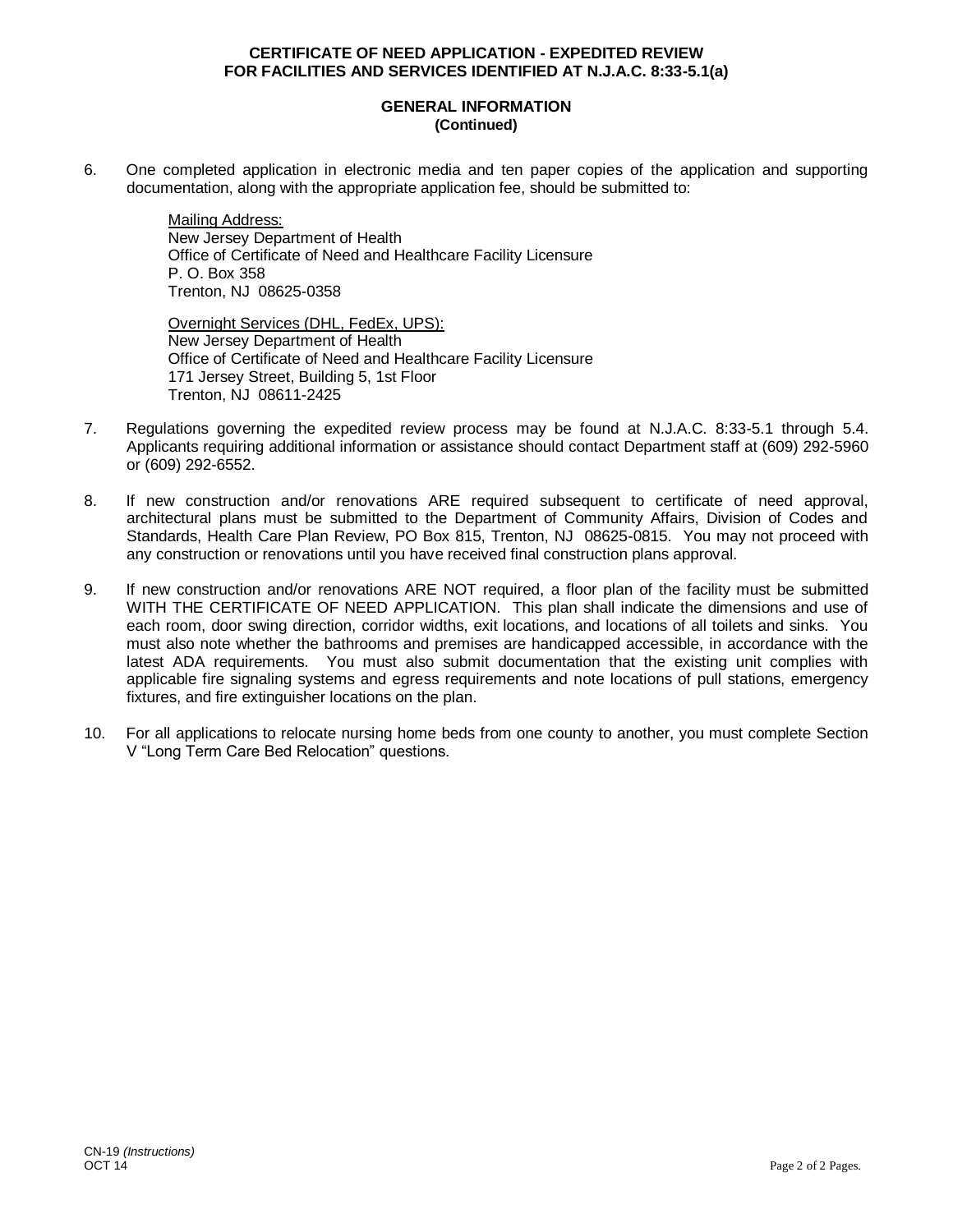# **New Jersey Department of Health**

| <b>FOR STATE USE ONLY</b>                                     |                                                                  |                                    |                                                                                                                           |
|---------------------------------------------------------------|------------------------------------------------------------------|------------------------------------|---------------------------------------------------------------------------------------------------------------------------|
| Date Received                                                 | <b>Application Fee</b>                                           | Cycle                              | <b>Application Number</b>                                                                                                 |
|                                                               |                                                                  |                                    |                                                                                                                           |
| Project Category (Check only one)                             |                                                                  |                                    |                                                                                                                           |
| $\Box$ Establishment of a facility or service                 |                                                                  |                                    |                                                                                                                           |
|                                                               | $\Box$ Change in the capacity of an existing facility or service |                                    |                                                                                                                           |
| $\Box$ Extension of time (CN#                                 |                                                                  |                                    |                                                                                                                           |
|                                                               | □ Acquisition or replacement of major movable equipment          |                                    |                                                                                                                           |
|                                                               |                                                                  |                                    |                                                                                                                           |
| Type of Facility or Service (Check only one)                  |                                                                  |                                    |                                                                                                                           |
|                                                               | at N.J.A.C. 8:33-5.1(a) will not be accepted for processing.     |                                    | PLEASE NOTE that, with the exception noted below (*), applications for facilities or services not specifically identified |
| □ Assisted Living Program *                                   |                                                                  |                                    |                                                                                                                           |
| □ Assisted Living Residence                                   |                                                                  |                                    |                                                                                                                           |
|                                                               | □ Comprehensive Personal Care Home                               |                                    |                                                                                                                           |
| □ Hyperbaric Chamber Service                                  |                                                                  |                                    |                                                                                                                           |
|                                                               | Statewide Restricted Admissions Facility                         |                                    |                                                                                                                           |
|                                                               |                                                                  |                                    |                                                                                                                           |
|                                                               |                                                                  | <b>SECTION I</b>                   |                                                                                                                           |
| Name of Applicant                                             |                                                                  |                                    | $\Box$ Profit<br>$\Box$ Non-Profit                                                                                        |
| Name of Applicant's Authorized Representative (if applicable) |                                                                  | Title of Authorized Representative |                                                                                                                           |
| <b>Street Address</b>                                         |                                                                  |                                    | <b>Telephone Number</b>                                                                                                   |
|                                                               |                                                                  |                                    |                                                                                                                           |
| City, State, Zip Code                                         |                                                                  |                                    | Fax Number                                                                                                                |
|                                                               |                                                                  |                                    |                                                                                                                           |
| Name of Contact Person                                        |                                                                  |                                    | Telephone Number (if different from above)                                                                                |
|                                                               |                                                                  |                                    |                                                                                                                           |
| Name of Facility or Proposed Facility                         |                                                                  |                                    |                                                                                                                           |
|                                                               |                                                                  |                                    |                                                                                                                           |
| <b>Facility Address</b>                                       |                                                                  |                                    | <b>Telephone Number</b>                                                                                                   |
|                                                               |                                                                  |                                    |                                                                                                                           |
| City, State, Zip Code                                         |                                                                  |                                    | Fax Number                                                                                                                |
|                                                               |                                                                  |                                    | (                                                                                                                         |
| County                                                        | Municipality/Township                                            |                                    | Lot and Block Number                                                                                                      |
|                                                               |                                                                  |                                    |                                                                                                                           |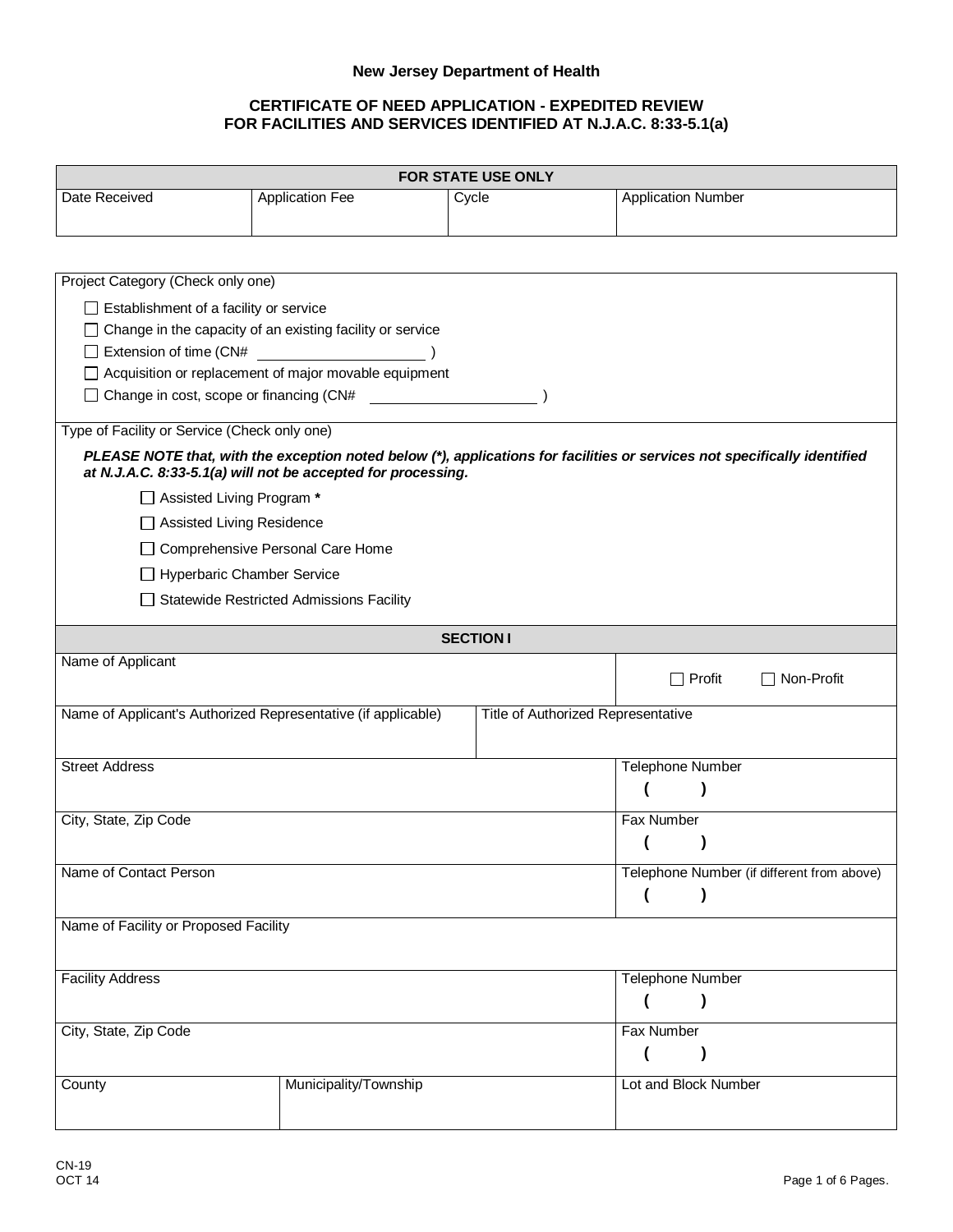|    | <b>SECTION II</b>                                                                                                                                                                                                                                                                                                                                                                                                                                                                                                                                                                                          |                  |                                                                                                                                                                                                                                                                                                                                    |     |                                    |
|----|------------------------------------------------------------------------------------------------------------------------------------------------------------------------------------------------------------------------------------------------------------------------------------------------------------------------------------------------------------------------------------------------------------------------------------------------------------------------------------------------------------------------------------------------------------------------------------------------------------|------------------|------------------------------------------------------------------------------------------------------------------------------------------------------------------------------------------------------------------------------------------------------------------------------------------------------------------------------------|-----|------------------------------------|
| 1. | If the applicant is a for-profit entity, identify 100% of the ownership of the facility or service, identifying each principal by<br>name, address and percentage of ownership. If the facility or service is owned by a publicly held corporation, please identify<br>each principal who holds a 10% or greater interest. Attach additional sheets as necessary. If the applicant is a not-for-profit<br>entity, proceed to Question 2.                                                                                                                                                                   |                  |                                                                                                                                                                                                                                                                                                                                    |     |                                    |
|    | Name of Principal                                                                                                                                                                                                                                                                                                                                                                                                                                                                                                                                                                                          |                  | Address                                                                                                                                                                                                                                                                                                                            |     | $%$ of<br>Interest                 |
|    |                                                                                                                                                                                                                                                                                                                                                                                                                                                                                                                                                                                                            |                  |                                                                                                                                                                                                                                                                                                                                    |     |                                    |
| 2. | Identify all licensed health care facilities, both in New Jersey and in any other state, which are owned, operated or managed<br>by the applicant or any corporate entity related to the applicant (e.g., parent or subsidiaries). Identify the complete name of<br>the facility, the city and state in which the facility is located, and the Medicare Provider Number. If licensed out-of-state<br>facilities are listed, please submit track record reports, for the preceding 12 months, from the respective state agencies<br>responsible for licensed health care facilities, proceed to Question 4. |                  |                                                                                                                                                                                                                                                                                                                                    |     |                                    |
|    | Name of Facility                                                                                                                                                                                                                                                                                                                                                                                                                                                                                                                                                                                           |                  | Address<br>(City and State)                                                                                                                                                                                                                                                                                                        |     | <b>Medicare Provider</b><br>Number |
| 3. | If New Jersey facilities are identified in Question 2 above, indicate whether each facility is in compliance with certificate of<br>need conditions of approval. If any facility is not in compliance, please attach a detailed explanation.                                                                                                                                                                                                                                                                                                                                                               |                  |                                                                                                                                                                                                                                                                                                                                    |     |                                    |
|    | Name of Facility                                                                                                                                                                                                                                                                                                                                                                                                                                                                                                                                                                                           |                  | Certificate of Need Number                                                                                                                                                                                                                                                                                                         | Yes | No                                 |
|    |                                                                                                                                                                                                                                                                                                                                                                                                                                                                                                                                                                                                            |                  |                                                                                                                                                                                                                                                                                                                                    |     |                                    |
| 4. | Identify the total project cost and the project funding source(s).                                                                                                                                                                                                                                                                                                                                                                                                                                                                                                                                         |                  |                                                                                                                                                                                                                                                                                                                                    |     |                                    |
|    |                                                                                                                                                                                                                                                                                                                                                                                                                                                                                                                                                                                                            | Funding Sources: |                                                                                                                                                                                                                                                                                                                                    |     |                                    |
|    |                                                                                                                                                                                                                                                                                                                                                                                                                                                                                                                                                                                                            |                  | $2)$ and $2$ and $2$ and $2$ and $2$ and $2$ and $2$ and $2$ and $2$ and $2$ and $2$ and $2$ and $2$ and $2$ and $2$ and $2$ and $2$ and $2$ and $2$ and $2$ and $2$ and $2$ and $2$ and $2$ and $2$ and $2$ and $2$ and $2$                                                                                                       |     |                                    |
|    |                                                                                                                                                                                                                                                                                                                                                                                                                                                                                                                                                                                                            |                  | $\overline{a}$ and $\overline{a}$ and $\overline{a}$ and $\overline{a}$ and $\overline{a}$ and $\overline{a}$ and $\overline{a}$ and $\overline{a}$ and $\overline{a}$ and $\overline{a}$ and $\overline{a}$ and $\overline{a}$ and $\overline{a}$ and $\overline{a}$ and $\overline{a}$ and $\overline{a}$ and $\overline{a}$ and |     |                                    |
|    |                                                                                                                                                                                                                                                                                                                                                                                                                                                                                                                                                                                                            |                  |                                                                                                                                                                                                                                                                                                                                    |     |                                    |
| 5. | For the 12-month period immediately following licensure of the proposed facility or service, please provide estimates of:                                                                                                                                                                                                                                                                                                                                                                                                                                                                                  |                  |                                                                                                                                                                                                                                                                                                                                    |     |                                    |
|    | <b>Total Operating Costs</b><br>\$<br>a.                                                                                                                                                                                                                                                                                                                                                                                                                                                                                                                                                                   |                  |                                                                                                                                                                                                                                                                                                                                    |     |                                    |
|    | <b>Total Revenues</b><br>\$<br>b.                                                                                                                                                                                                                                                                                                                                                                                                                                                                                                                                                                          |                  |                                                                                                                                                                                                                                                                                                                                    |     |                                    |
|    | Utilization Statistics (Attach as Appendix A)<br>c.                                                                                                                                                                                                                                                                                                                                                                                                                                                                                                                                                        |                  |                                                                                                                                                                                                                                                                                                                                    |     |                                    |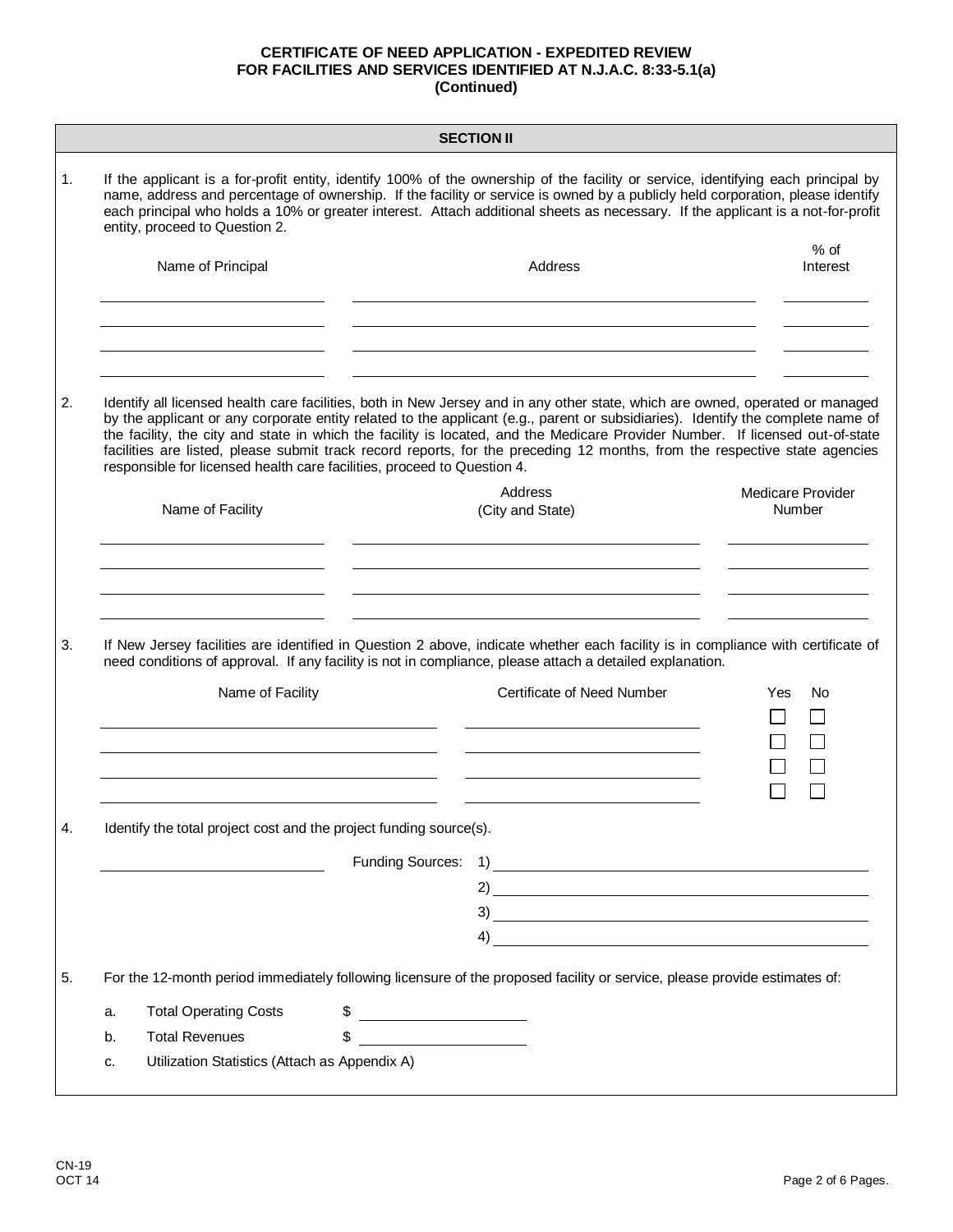| <b>SECTION II, Continued</b> |                                                                                                                                                                                                                                                                                                                         |  |
|------------------------------|-------------------------------------------------------------------------------------------------------------------------------------------------------------------------------------------------------------------------------------------------------------------------------------------------------------------------|--|
| 6.                           | Briefly describe the proposed facility or service (e.g., "This project involves the addition of one same day surgery room to the<br>XYZ Ambulatory Surgical Facility, which is presently licensed to operate one same day surgery room."), being certain to<br>identify any changes in square footage and/or equipment. |  |
|                              |                                                                                                                                                                                                                                                                                                                         |  |
|                              | If the proposed project involves beds, please specify the number and type of beds to be established, added and/or reduced.                                                                                                                                                                                              |  |
|                              | Number<br><b>Type</b>                                                                                                                                                                                                                                                                                                   |  |
|                              | Newly Established:<br>a.                                                                                                                                                                                                                                                                                                |  |
|                              | Addition to Existing:<br>b.                                                                                                                                                                                                                                                                                             |  |
|                              | Reduction to Existing:<br>c.                                                                                                                                                                                                                                                                                            |  |
| 7.                           | Identify all components of the proposed project by which you intend to ensure that residents of the surrounding area,<br>particularly the medically under-served, will have access to the proposed facility or service.                                                                                                 |  |
| 8.                           | Explain why the applicant believes that this facility or service is justified.                                                                                                                                                                                                                                          |  |
| 9.                           | Identify those area services which may be affected, both positively and negatively, by the approval of this application.                                                                                                                                                                                                |  |
| 10.                          | Provide copies of last available project financial statements, balance sheets, income statements and cash flow statements. If<br>a loss is projected in the first 12 months, please provide a second year income statement. Attach as "Appendix B."                                                                     |  |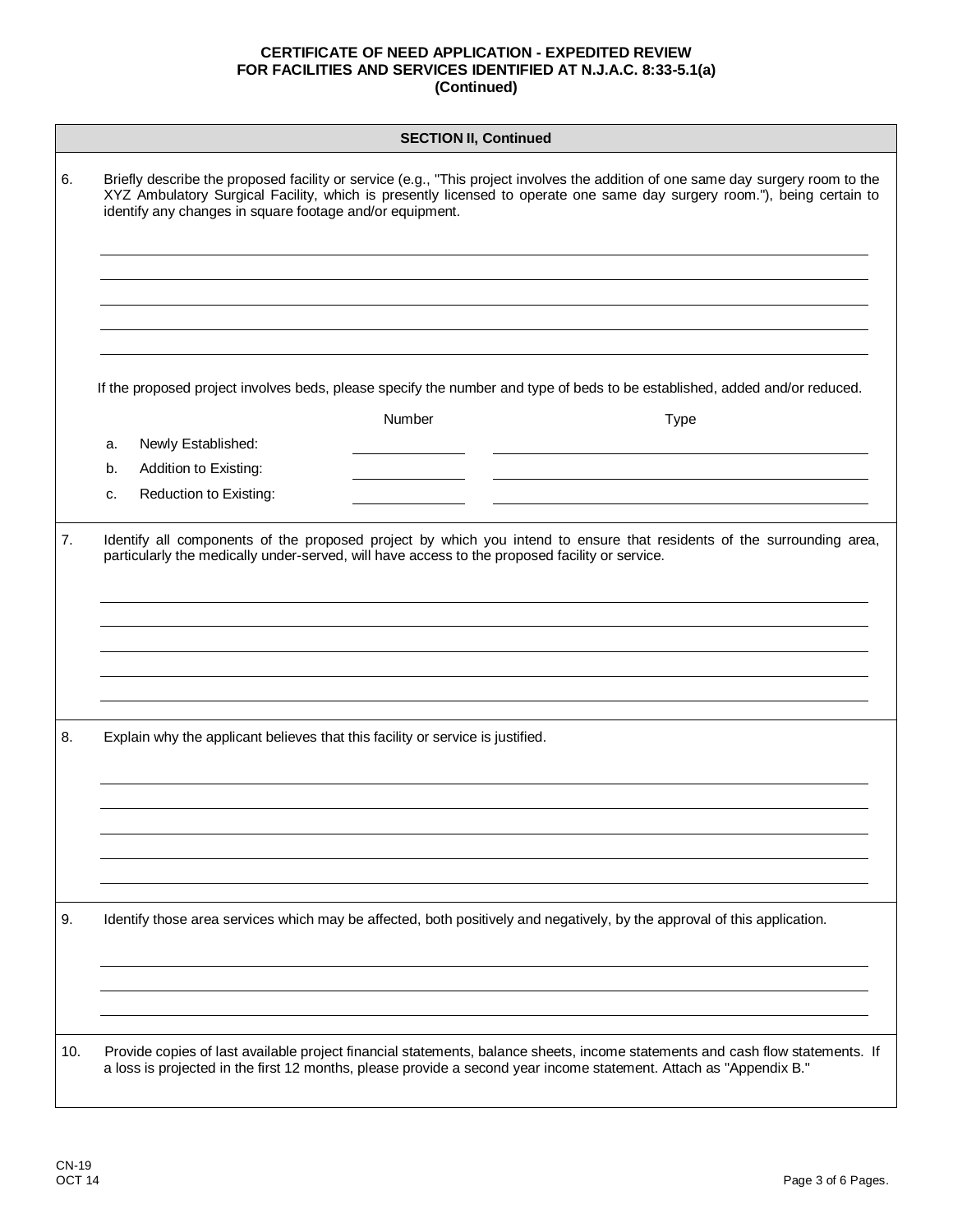| <b>SECTION III</b>                                |  |
|---------------------------------------------------|--|
| (FOR CHANGE IN COST OR FINANCING APPLICANTS ONLY) |  |

| 1. |    | Revised Total Project Cost:<br><b>Original Total Project Cost</b><br>\$ |
|----|----|-------------------------------------------------------------------------|
| 2. |    | <b>Additional Capital Costs:</b>                                        |
|    | a. | Construction                                                            |
|    |    | \$<br>(1)<br>New Construction                                           |
|    |    | Demolition<br>(2)                                                       |
|    |    | Renovations<br>(3)                                                      |
|    |    | Asbestos Abatement<br>(4)                                               |
|    |    | (5)<br>Architect and Engineer Fees                                      |
|    | b. | Major Moveable Equipment                                                |
|    | C. | All Other Capital Costs                                                 |
|    |    | TOTAL NEW CAPITAL COSTS                                                 |
|    | c. | Utilization Statistics (Attach as Appendix A)                           |
| 3. |    | <b>Additional Financing Costs:</b>                                      |
|    | a. | Capitalized Interest                                                    |
|    | b. | Debt Service Reserve Fund                                               |
|    | c. | All Other Fees and/or Costs                                             |
|    |    | TOTAL ADDITIONAL FINANCING COSTS:                                       |
|    |    | TOTAL ADDITIONAL PROJECT COSTS (2 & 3):                                 |
| 4. |    | Revised Total Project Financing Alignment:                              |
|    | a. | <b>Equity Contributions</b>                                             |
|    | b. | Financing                                                               |
|    |    |                                                                         |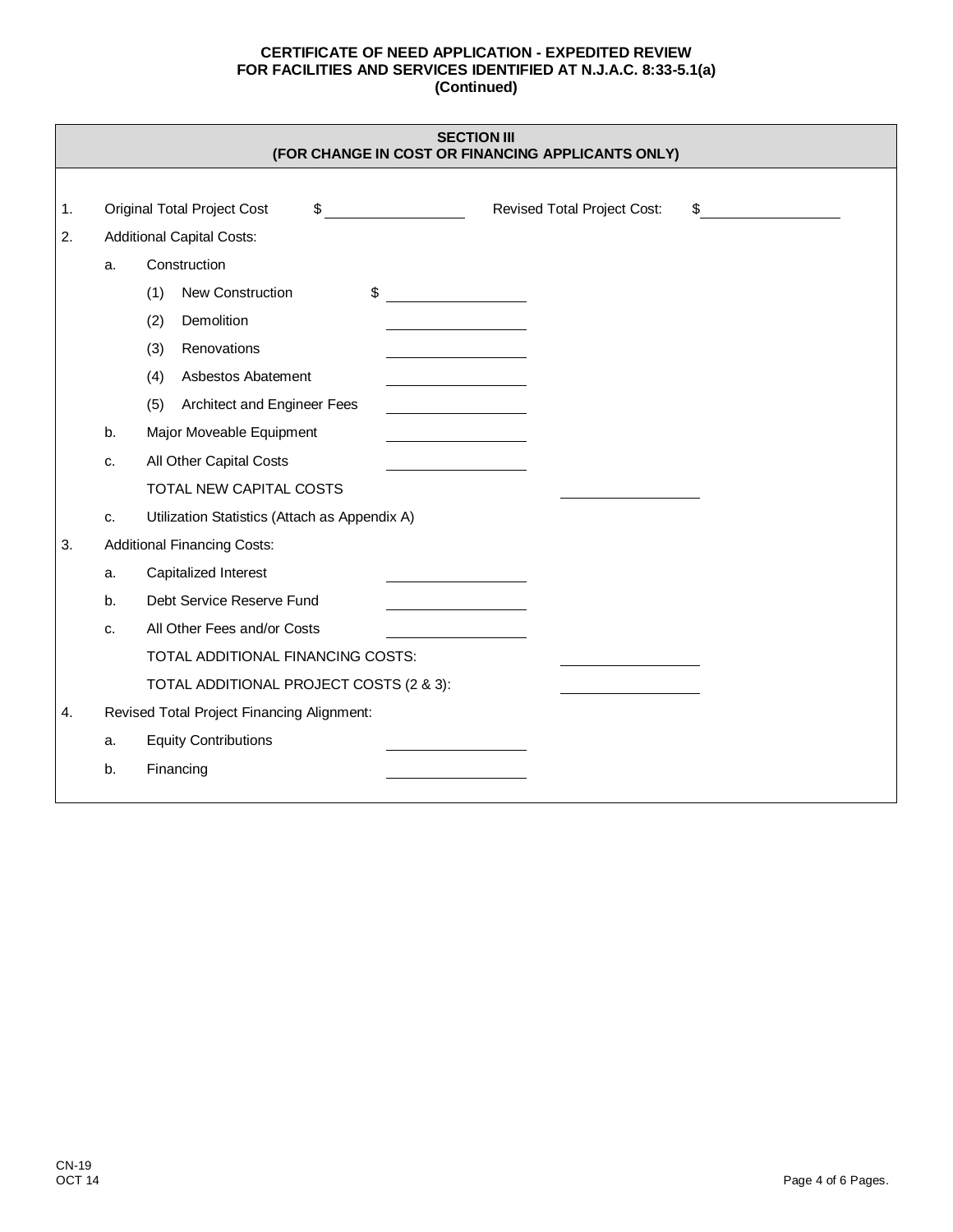| <b>SECTION IV</b> |                                                                                                                                                                                                                                                                                                                                                                                                                                                                                                                             |                                        |  |  |
|-------------------|-----------------------------------------------------------------------------------------------------------------------------------------------------------------------------------------------------------------------------------------------------------------------------------------------------------------------------------------------------------------------------------------------------------------------------------------------------------------------------------------------------------------------------|----------------------------------------|--|--|
|                   | (FOR EXTENSION OF TIME APPLICANTS ONLY)                                                                                                                                                                                                                                                                                                                                                                                                                                                                                     |                                        |  |  |
| 1                 | Describe, in detail, the facts and circumstances which you believe constitute "extraordinary unforeseeable circumstances<br>beyond the control of the applicant," as required pursuant to N.J.A.C. 8:33-3.10(a)4, which would justify the grant of an<br>extension of time. Include documentation regarding current status of the project, as well as reasons for delays and proposed<br>detailed time frame identifying the remaining time needed for completion of the project. Attach additional sheets as<br>necessary. |                                        |  |  |
|                   |                                                                                                                                                                                                                                                                                                                                                                                                                                                                                                                             |                                        |  |  |
|                   |                                                                                                                                                                                                                                                                                                                                                                                                                                                                                                                             |                                        |  |  |
|                   |                                                                                                                                                                                                                                                                                                                                                                                                                                                                                                                             |                                        |  |  |
|                   |                                                                                                                                                                                                                                                                                                                                                                                                                                                                                                                             |                                        |  |  |
|                   | <b>SECTION V</b><br>(FOR LONG TERM CARE BED RELOCATION APPLICANTS ONLY)                                                                                                                                                                                                                                                                                                                                                                                                                                                     |                                        |  |  |
|                   | Before the Department of Health may proceed with the review of your certificate of need, the questions listed below need to be<br>addressed. Please be advised that an application will not be deemed complete unless this required information is provided.                                                                                                                                                                                                                                                                |                                        |  |  |
|                   | County of<br><b>Sending Facility</b>                                                                                                                                                                                                                                                                                                                                                                                                                                                                                        | County of<br><b>Receiving Facility</b> |  |  |
| 1.                | *Current (identify year): _____<br>65 and Over Population                                                                                                                                                                                                                                                                                                                                                                                                                                                                   |                                        |  |  |
| 2.                | *Projected<br>65 and Over Population in 3 Years                                                                                                                                                                                                                                                                                                                                                                                                                                                                             |                                        |  |  |
| 3.                | *Rate of 65 and Over Population Growth<br>* Identify data source.                                                                                                                                                                                                                                                                                                                                                                                                                                                           |                                        |  |  |
| 4.                | Based on above, identify and discuss issues of access to long-term care beds for the 65 and over population in both counties:                                                                                                                                                                                                                                                                                                                                                                                               |                                        |  |  |
|                   |                                                                                                                                                                                                                                                                                                                                                                                                                                                                                                                             |                                        |  |  |
|                   |                                                                                                                                                                                                                                                                                                                                                                                                                                                                                                                             |                                        |  |  |
|                   |                                                                                                                                                                                                                                                                                                                                                                                                                                                                                                                             |                                        |  |  |
| 5.                | Please describe in detail how the project cost is sufficient to implement the beds at the new site:                                                                                                                                                                                                                                                                                                                                                                                                                         |                                        |  |  |
|                   |                                                                                                                                                                                                                                                                                                                                                                                                                                                                                                                             |                                        |  |  |
|                   |                                                                                                                                                                                                                                                                                                                                                                                                                                                                                                                             |                                        |  |  |
|                   |                                                                                                                                                                                                                                                                                                                                                                                                                                                                                                                             |                                        |  |  |
|                   | Name of Person Completing this Section of the Application                                                                                                                                                                                                                                                                                                                                                                                                                                                                   | Date                                   |  |  |